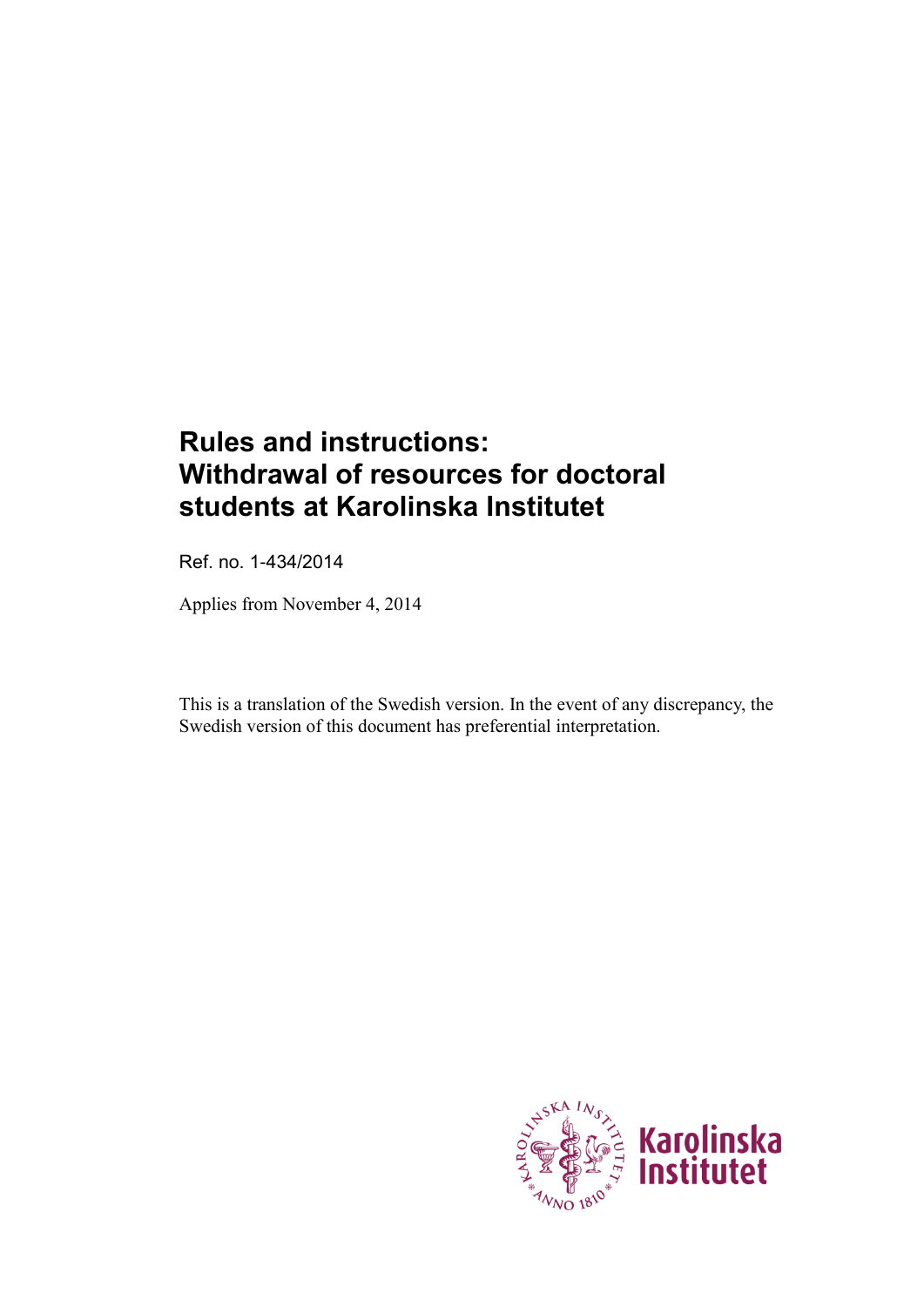

#### **Rules and instructions: Withdrawal of resources for doctoral students at Karolinska Institutet**

Ref. no. 1-434/2014

#### LIST OF CONTENTS

| $\mathbf{1}$ .                                                                     |  |
|------------------------------------------------------------------------------------|--|
| $\overline{2}$ .                                                                   |  |
|                                                                                    |  |
| 22                                                                                 |  |
| 3 <sub>1</sub>                                                                     |  |
|                                                                                    |  |
|                                                                                    |  |
|                                                                                    |  |
|                                                                                    |  |
|                                                                                    |  |
|                                                                                    |  |
| 5.5.                                                                               |  |
| 6.                                                                                 |  |
| How is the doctoral student's employment and other allowances affected by the<br>7 |  |
| 8.                                                                                 |  |
| 9.                                                                                 |  |
| 10.                                                                                |  |

**Issued by:** Karolinska Institutet University Administration Version: Approved by the Vice-Chancellor, Nov. 4, 2014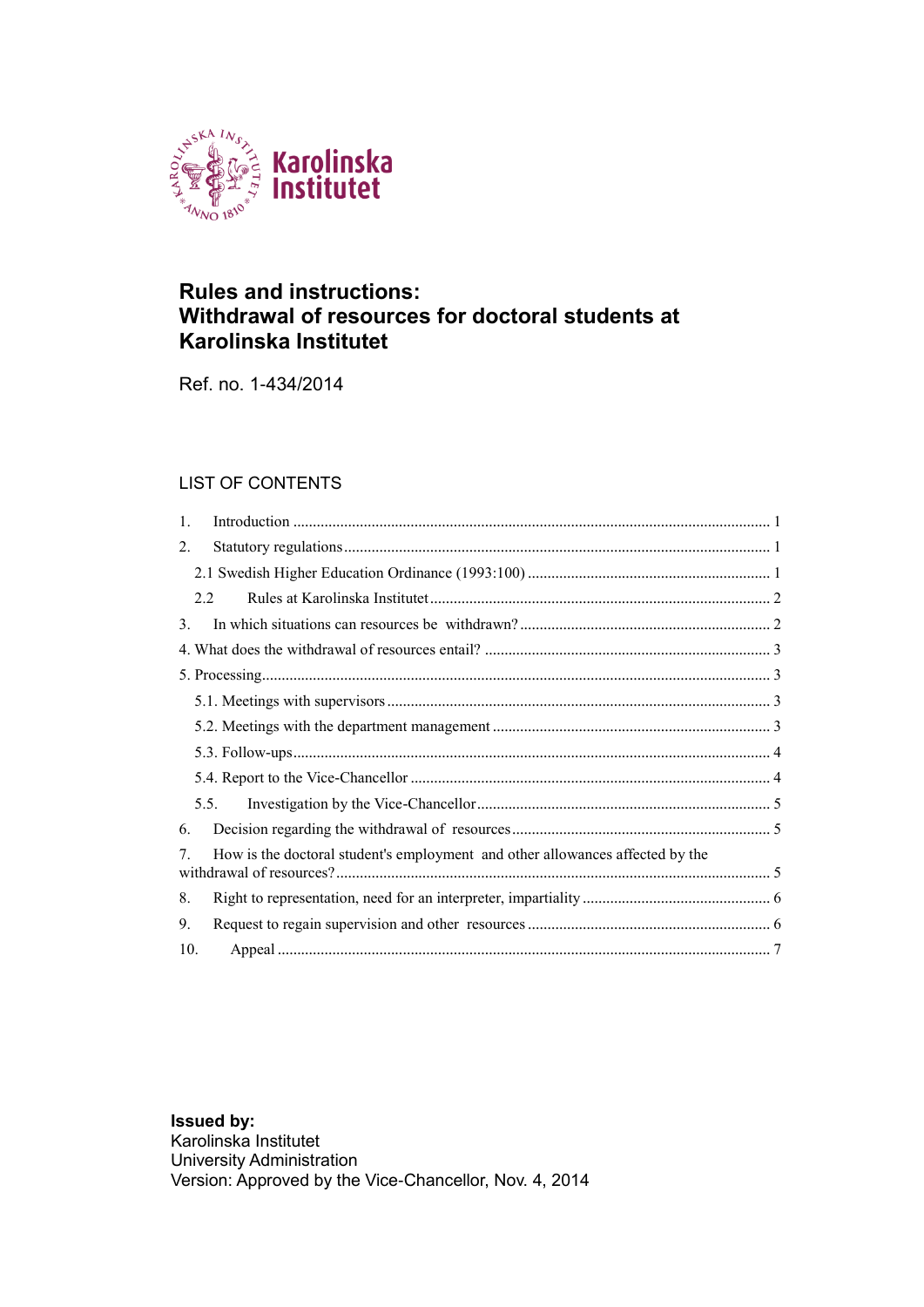## <span id="page-2-0"></span>**1. Introduction**

The document *Rules and instructions: withdrawal of resources for doctoral students* has been prepared in order to clarify the regulations, the situations in which resources may be withdrawn, the implications of withdrawing resources, how matters regarding the withdrawal of resources shall be processed and how the decision to withdraw resources for doctoral students can be appealed.

# <span id="page-2-1"></span>**2. Statutory regulations**

The following statutory regulations apply to the individual study plan, for the withdrawal of resources for doctoral students, and regulations for the possibility for doctoral students to regain their resources. Statutory regulations regarding decisions that can be appealed to the Higher Education Appeals Board are also presented below.

### <span id="page-2-2"></span>**2.1 Swedish Higher Education Ordinance (1993:100)**

#### *Chapter 6*

Section 29. An individual study plan shall be drawn up for each doctoral student. This study plan shall contain the undertakings made by the doctoral student and the higher education institution and a timetable for the doctoral student's study programme. The study plan shall be adopted after consultation with the doctoral student and his or her supervisor.

The individual study plan shall be reviewed regularly and amended by the higher education institution, to the extent required after consultation with the doctoral student and their supervisors. The period of study may only be extended if there are special grounds for doing so. Such grounds may comprise leave of absence because of illness, leave of absence for service in the defence forces or an elected position in a trade union or student organisation, or parental leave. Ordinance (2010:1064).

Section 30. If a doctoral student substantially neglects his or her undertakings as specified in the individual study plan, the vice-chancellor shall decide whether the doctoral student will no longer be entitled to supervision and other educational resources. Before such a decision is made, the doctoral student and the supervisors shall be given an opportunity to submit statements. The case shall be considered on the basis of their reports and any other records available. The assessment shall take into account whether the higher education institution has fulfilled its own undertakings in accordance with the individual study plan. The decision should be set out in writing and include justification.

Resources may not be withdrawn for any period during which the doctoral student is employed as a doctoral student or is receiving a doctoral grant.

Section 31. If study resources have been withdrawn pursuant to Section 30, the doctoral student may, apply to vice-chancellor to regain his or her entitlement to supervision and other resources. The doctoral student must then demonstrate convincingly, by presenting prospective study results of considerable quality and scope, or in some other way, that they can fulfil their remaining commitments as stipulated in the individual study plan.

[...] Section 36. The Vice-Chancellor may not delegate decisions pursuant to Sections 30 & 31.

#### *Chapter 12*

[...] Section 2. The following decisions by a university may be appealed to the Higher Education Appeals Board:

[...] 5. The decision to withdraw resources for a doctoral students' education according to Chap. 6, Section 30 and the decision that the doctoral student may not regain his or her resources pursuant to Chap. 6, Section 31.

[...] Section 5. The decision of the Higher Education Appeals Board cannot be appealed.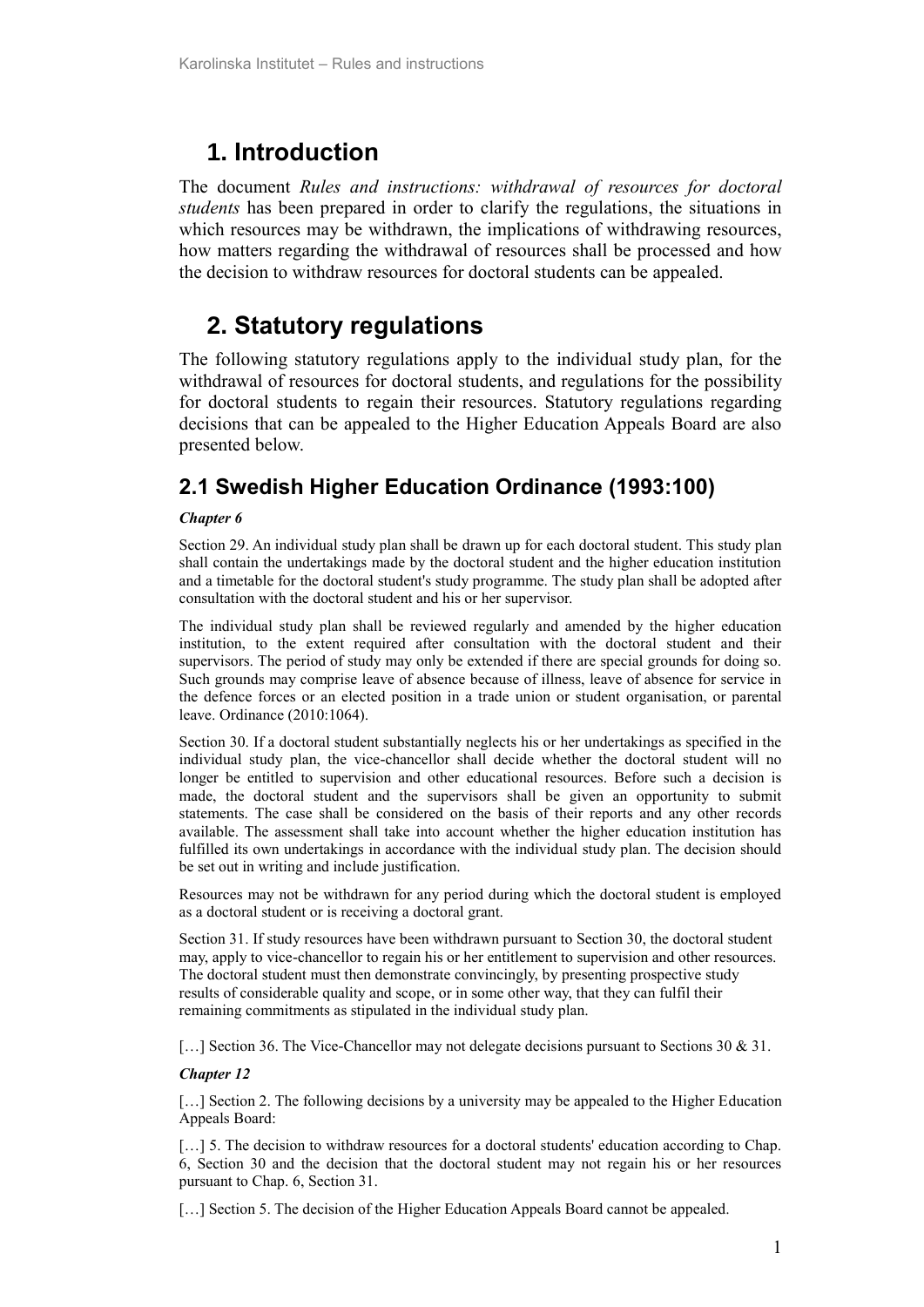### <span id="page-3-0"></span>**2.2 Rules at Karolinska Institutet**

The *Rules for doctoral education at Karolinska Institutet*<sup>1</sup> stipulate that the individual study plan shall include the following information:

- research plan
- learning objectives for doctoral education
- description of the supervision
- timetable
- funding plan

According to delegation procedure<sup>2</sup> at Karolinska Institutet, the head of department decides on the individual study plan when the student is admitted to doctoral education after a recommendation from the Admissions Board.

The *Rules for doctoral education at Karolinska Institutet* stipulate that the individual study plan and the student's progress in the doctoral education must be followed-up in writing once a year at the request of the department's director of doctoral education. 3 If it is the supervisor's view that the doctoral student is not making any progress in his or her studies and/or fails to follow the decided individual study plan, this shall be documented at the annual follow-up. Deviations from the planned education shall be also documented, e.g. through the revision of the individual study plan.

### <span id="page-3-1"></span>**3. In which situations can resources be withdrawn?**

The individual study plan is a steering document for doctoral students' education. Resources can only be withdrawn if the doctoral student neglects his or her undertakings as specified in the individual study plan. It is therefore important to have a clear and detailed individual study plan that is followed up regularly by the doctoral student, the principal supervisor and co-supervisor and by the director of doctoral education of the department.

A report for the withdrawal of resources shall be sent if a doctoral student substantially neglects his or her undertakings as specified in the individual study plan. This includes cases where the doctoral student does not appear able to complete his or her education in a reasonable manner within the set period despite having access to adequate supervisory and other necessary resources for the planned education.

When assessing whether resources should be withdrawn, it should also be taken into consideration whether Karolinska Institutet has fulfilled its obligations as specified in the individual study  $plan<sup>4</sup>$ . The supervisor(s) and the department management should therefore have jointly, on several occasions and in different

1

<sup>&</sup>lt;sup>1</sup>See Rules for Doctoral Education at Karolinska Institutet, chapter 5.

<sup>&</sup>lt;sup>2</sup> See Vice-Chancellor's decision and delegation procedure for Karolinska Institutet

<sup>3</sup> See Rules for Doctoral Education at Karolinska Institutet, chapter 5.2

<sup>&</sup>lt;sup>4</sup>See processing of appeals about the withdrawal of resources, Higher Education Board of Appeals (in Swedish): <http://www.onh.se/avgoranden/indragningavdoktorandshandledning.4.7924e74611777d7c66080002280.html>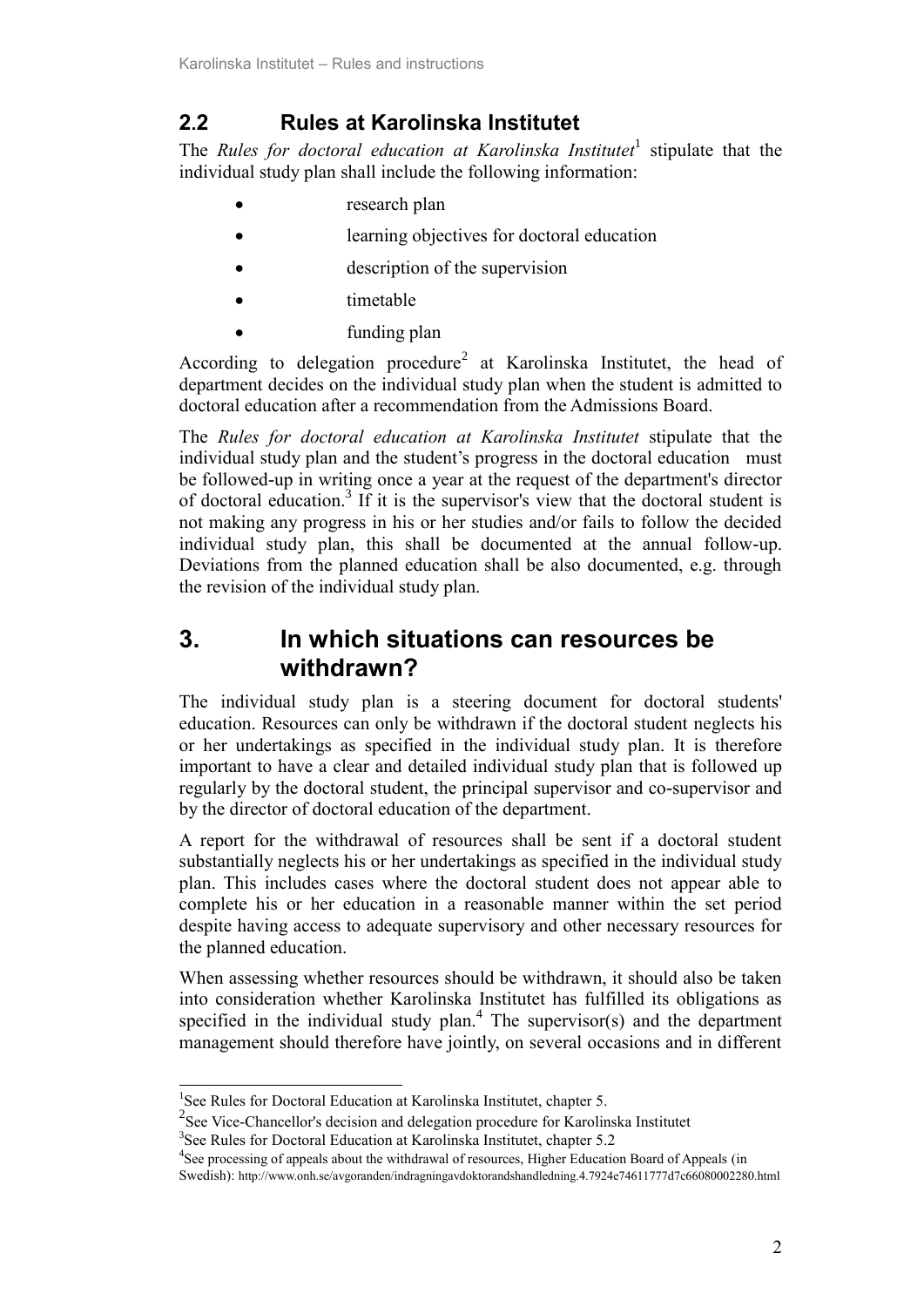ways, tried to induce the doctoral student to pursue his or her education as specified in the individual study plan, e.g. by revising the individual study plan, providing extra supervisory support, or changing supervisor.

Withdrawing the resources for a doctoral student should be the final course of action when all other solutions have been exhausted.

### <span id="page-4-0"></span>**4. What does the withdrawal of resources entail?**

The decision to withdraw resources for a doctoral student entails, inter alia, that supervisory resources, workplace, computer, telephone and e-mail address, access to laboratory premises and equipment and access to other teaching resources are withdrawn.

A doctoral student whose resources have been withdrawn is still admitted to doctoral education at Karolinska Institutet. The doctoral student has the right to pursue doctoral studies independently and also has the right to be examined, i.e. defend his/her thesis at a public defence or at a licentiate seminar.

### <span id="page-4-1"></span>**5. Processing**

The processing of the matter at department level, head of department's report to the Vice-Chancellor regarding the withdrawal of resources for a doctoral student and the preparation of the report before the Vice-Chancellor's decision (if applicable) to withdraw the resources are described below.

In many cases, handling the matter well at the initial stage results in the supervisor and doctoral student, with the department management's help, finding a solution to the problem concerned.

### <span id="page-4-2"></span>**5.1. Meetings with supervisors**

If, for different reasons, a doctoral student neglects his or her undertakings as specified in the individual study plan, the principal supervisor shall, with the help of the co-supervisor, discuss the matter with the doctoral student at an early stage. The supervisor should introduce more and shorter time intervals for checking study performance against the clear requirements in the individual study plan. All measures and agreements with the doctoral student shall be documented and followed up.

If the supervisor(s) consider that the doctoral student continues to neglect his or her undertakings despite the above-mentioned measures, the supervisors shall inform the head of department, the administrative officer and the director of doctoral education.

### <span id="page-4-3"></span>**5.2. Meetings with the department management**

The director of doctoral education at the department shall, in consultation with the head of department and the administrative officer, call both the doctoral student and his or her supervisors to a meeting to discuss the situation concerned and listen to both the doctoral student's and supervisors' views on the matter. The doctoral student shall be informed about the content of the meeting prior to the meeting and his/her right to bring a representative or possibility of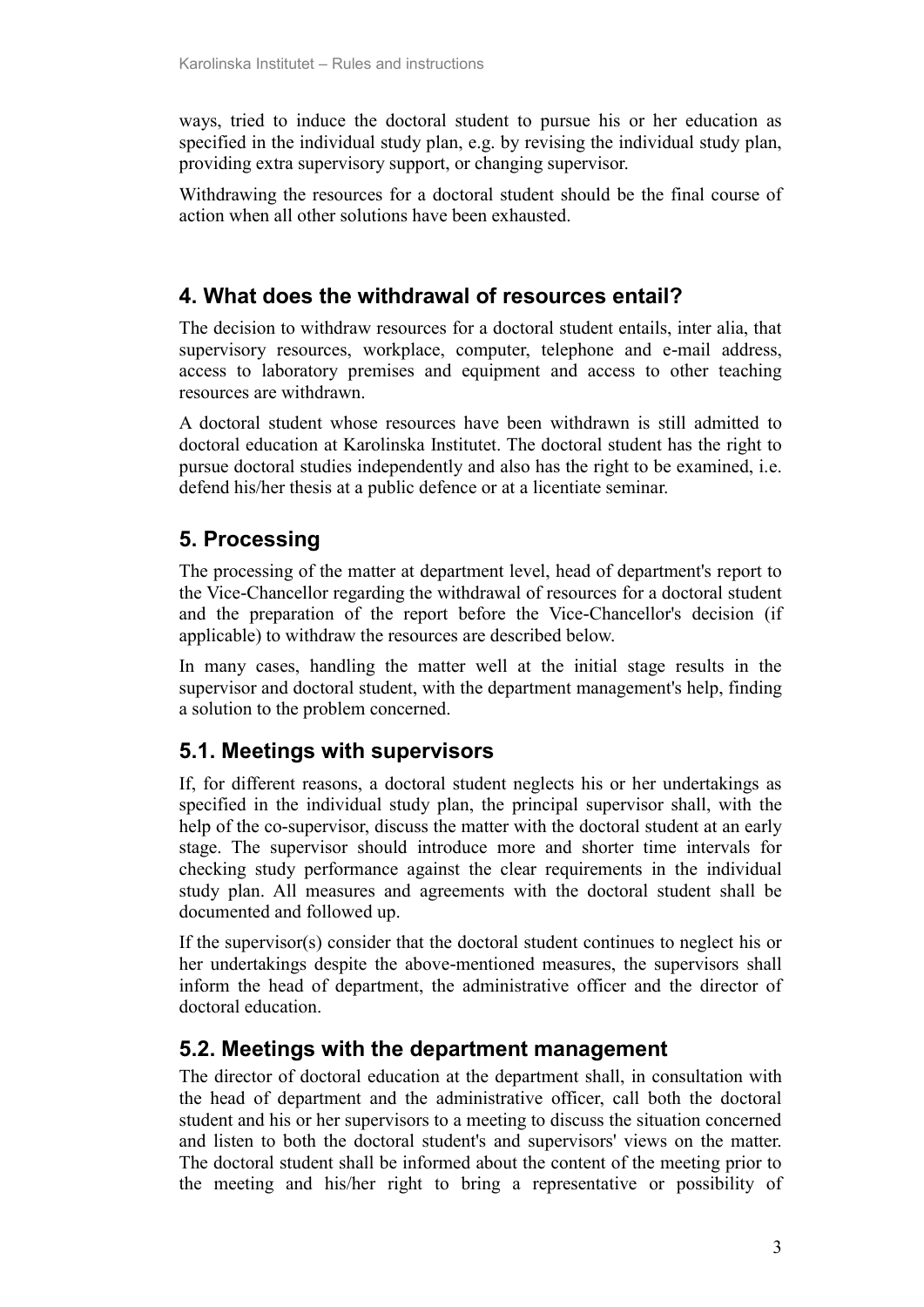contacting a trade union representative see section 8. The meeting shall be documented and copies sent to all the participants.

Measures that can be decided at the meeting include the revision of the individual study plan, extra supervision support and change of supervisor. The revised version of the individual study plan shall include a timetable for and content during the studies for the remaining period of the doctoral education. It shall also clearly specify which undertakings the different supervisors have and other resources that are available to the doctoral student. The revised individual study plan shall, after joint consultation with the director of doctoral education at the department, all the supervisors and doctoral students, be approved by the head of department.

#### <span id="page-5-0"></span>**5.3. Follow-ups**

The director of doctoral education and the supervisors shall jointly follow up the decisions that have been made. Additional follow-up meetings and revisions may be necessary.

If the doctoral student continues to neglect his or her undertakings as specified in the individual study plan despite of the above-mentioned measures, the head of department shall send a report to the Vice-Chancellor concerning the withdrawal of resources for the doctoral student.

### <span id="page-5-1"></span>**5.4. Report to the Vice-Chancellor**

The head of department where the doctoral student has been admitted hands over the matter regarding the withdrawal of resources to the Vice-Chancellor in a report. A report should include a summary of ways in which the doctoral student has substantially neglected his or her undertakings as specified in the individual study plan. It should also specify ways in which Karolinska Institutet has fulfilled its undertakings as specified in the individual study plan. The following documentation should be attached to the report:

- List of other measures in addition to those specified in the individual study plan that have been tried or discussed to solve the problem concerned
- Documentation from the meeting with the doctoral students, supervisors and department management that been received
- All versions of the doctoral student's individual study plan
- Any relevant e-mail conversations and other relevant documentation that is available
- All the supervisors' assessments of the doctoral student's current results and the possibility that the student will fulfil his or her undertakings as specified in the individual study plan
- The report shall be addressed to the Vice-Chancellor but sent to the registrar at the university's administrative office: registrator $@$ ki.se.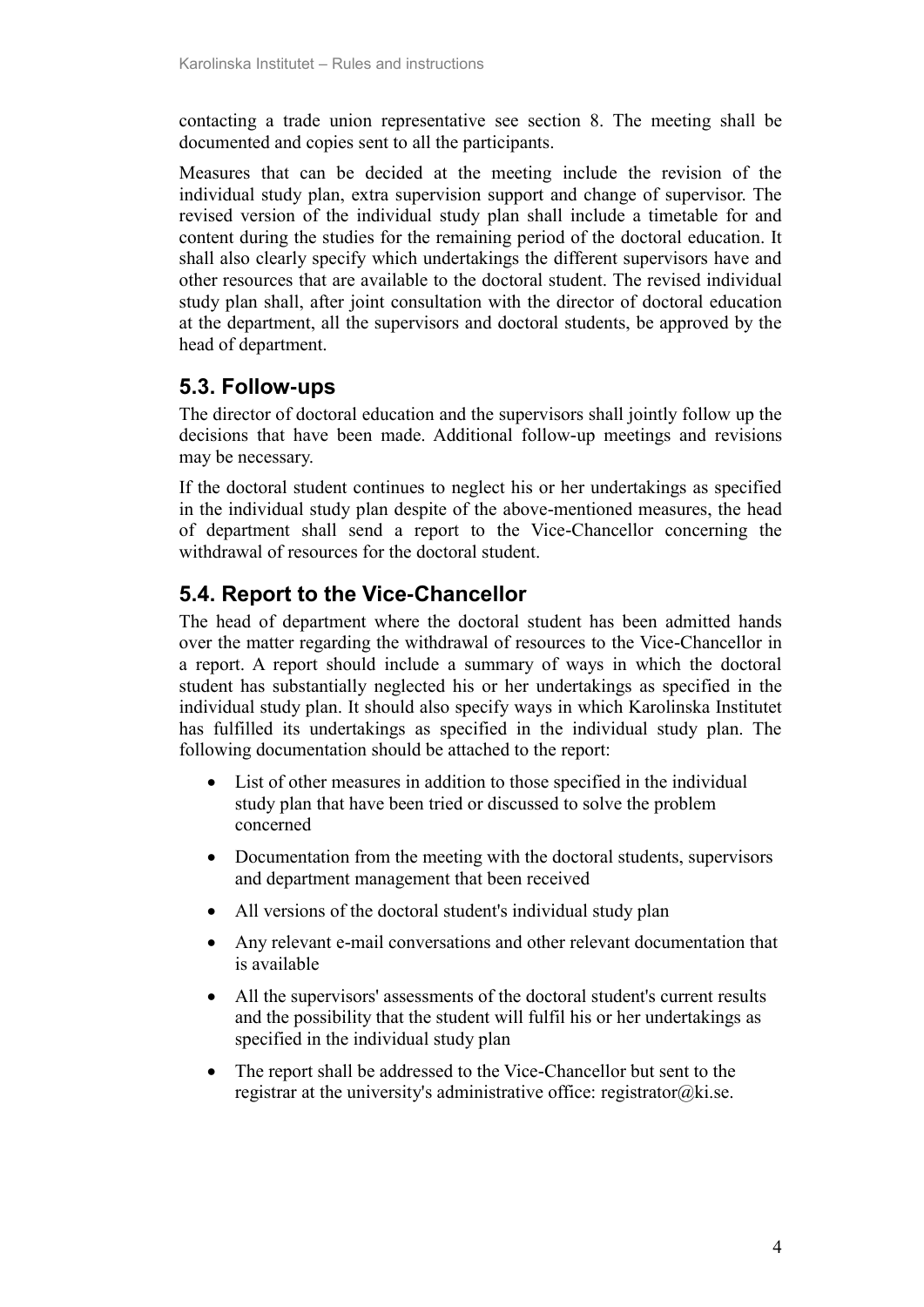### <span id="page-6-0"></span>**5.5. Investigation by the Vice-Chancellor**

The Vice-Chancellor shall have the incoming report investigated. In the investigation the doctoral student and doctoral student's supervisor shall be asked to submit a statement. The decision will be based on their account and other records that are available see section 5.4.

The Vice-Chancellor shall, in his or her appraisal, take into consideration whether Karolinska Institutet has fulfilled its undertakings as specified in the individual study plan. Have the necessary resources been available to the doctoral student? Have the supervisor(s) and the department management jointly, on several occasions and in different ways, tried to induce the doctoral student to pursue his or her education as specified in the individual study plan?

Doctoral student and supervisors shall also be asked to submit a statement about the investigation prior to the Vice-Chancellor making the decision about whether the doctoral student's resources shall be withdrawn.

# <span id="page-6-1"></span>**6. Decision regarding the withdrawal of resources**

If, after the investigation, there are grounds for the withdrawal of resources, the Vice-Chancellor shall make the decision on the matter. The decision to withdraw resources shall be made and justified in writing.

If there are no grounds for the withdrawal of resources, all the parties involved shall be informed. It is the head of the department to which the doctoral student belongs that decides whether any further measures need to be taken, e.g. change of supervisor, revision of the individual study plan etc.

# <span id="page-6-2"></span>**7. How is the doctoral student's employment and other allowances affected by the withdrawal of resources?**

Resources may not be withdrawn for the period in which the doctoral student is employed as a doctoral student or for the period that the doctoral student has a study grant. The department should therefore adopt a holistic approach to the matter at the start of the process in cases regarding a possible withdrawal of resources for a doctoral student.

If the doctoral student is employed as a doctoral student, the decision to withdraw the resources comes into effect when the current term of employment comes to an end. In normal cases the doctoral student's term of employment is extended once a year. The senior supervisor and the director of doctoral education shall therefore give their approval before the employment term of a doctoral student is extended by an additional period. If the doctoral student is employed as a doctoral student and the head of department intends to hand in a report to the Vice-Chancellor for the withdrawal of resources, the extension of the doctoral student's term of employment shall continue to apply until the matter regarding the withdrawal of resources for doctoral student has been decided by the Vice-Chancellor.

Om doctoral student receives a study grant, the university shall, in accordance with Section 14 of the Ordinance on Study Grants for Third-Cycle Students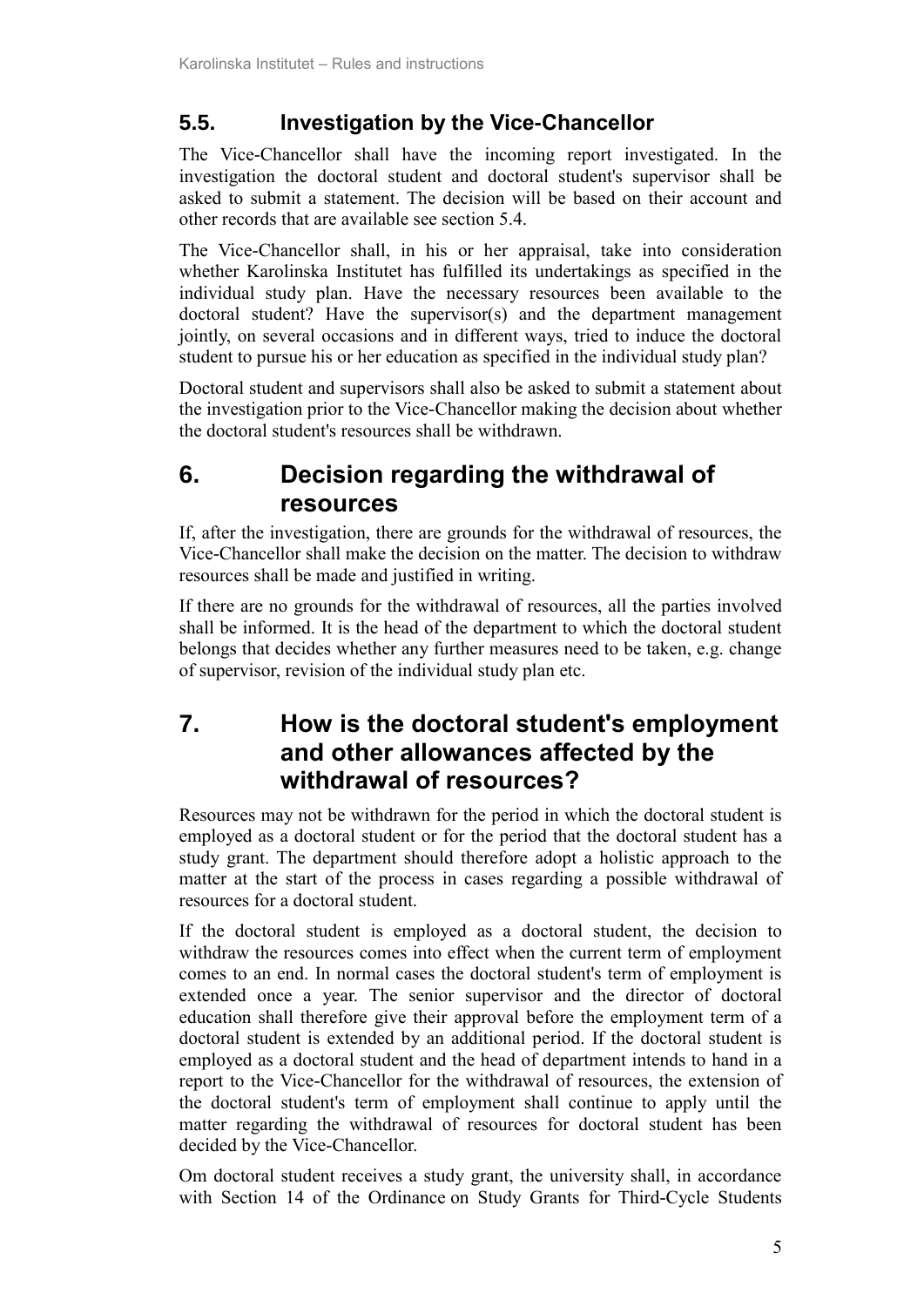(1995:938) withdraw the right to a study grant if the doctoral student neglects his/her studies. The decision to withdraw the study grant is made by the head of department at department level when the Vice-Chancellor makes the decision to withdraw resources. The decision to withdraw the right to a study grant cannot be appealed.

If a doctoral student is employed by another employer than Karolinska Institutet which is substantially affected by the decision to withdraw resources, it shall be informed about the decision.

If a doctoral student holds an external scholarship to pursue doctoral education, Karolinska Institutet shall inform the scholarship fund that the decision to withdraw resources has been made. According to the Scholarship Regulations at Karolinska Institutet, Karolinska Institutet can withdraw unpaid scholarship funds, i.e. complementary scholarships for doctoral students, if the doctoral student neglects his or her studies as specified in the individual study plan.<sup>5</sup>

## <span id="page-7-0"></span>**8. Right to representation, need for an interpreter, impartiality**

A doctoral student has right to appoint a representative. The representative has the right to represent the doctoral student and has the right to attend meetings, etc. At Karolinska Institutet there is a doctoral student ombudsman who is employed by the Medical Students' Association. A doctoral student whose resources may be withdrawn shall be informed about this independent support function at an early stage. Doctoral students who are members of a trade union also have the possibility of contacting their respective trade union for support and representation.

If the matter concerns a doctoral student who is unable to speak Swedish, written document and statement shall be translated into English at their request. An interpreter shall be hired if needed.

As in all administrative processes the question of impartiality and bias shall be taken into consideration during the processing of the matter regarding the withdrawal of resources for doctoral students<sup>6</sup>

### <span id="page-7-1"></span>**9. Request to regain supervision and other resources**

According to Chapter 6, Section 31 of the Higher Education Ordinance (1993:100) a doctoral student who has had supervision and other resources withdrawn (Section 30) can apply to the Vice-Chancellor to regain the right to supervision and other resources.

The application shall be addressed to the Vice-Chancellor. The Vice-Chancellor will have the matter investigated. The purpose of the investigation is to find out whether the doctoral student's subsequent study results are of noticeable quality and scope or if the doctoral student has shown that it is probable that he or she can complete their remaining studies and undertakings as specified in the individual study plan. During the processing period the Vice-Chancellor can

-

<sup>5</sup> See Scholarship Regulations at Karolinska Institutet

<sup>6</sup> See Sections 11-12 Administrative Procedure Act (1986:223)